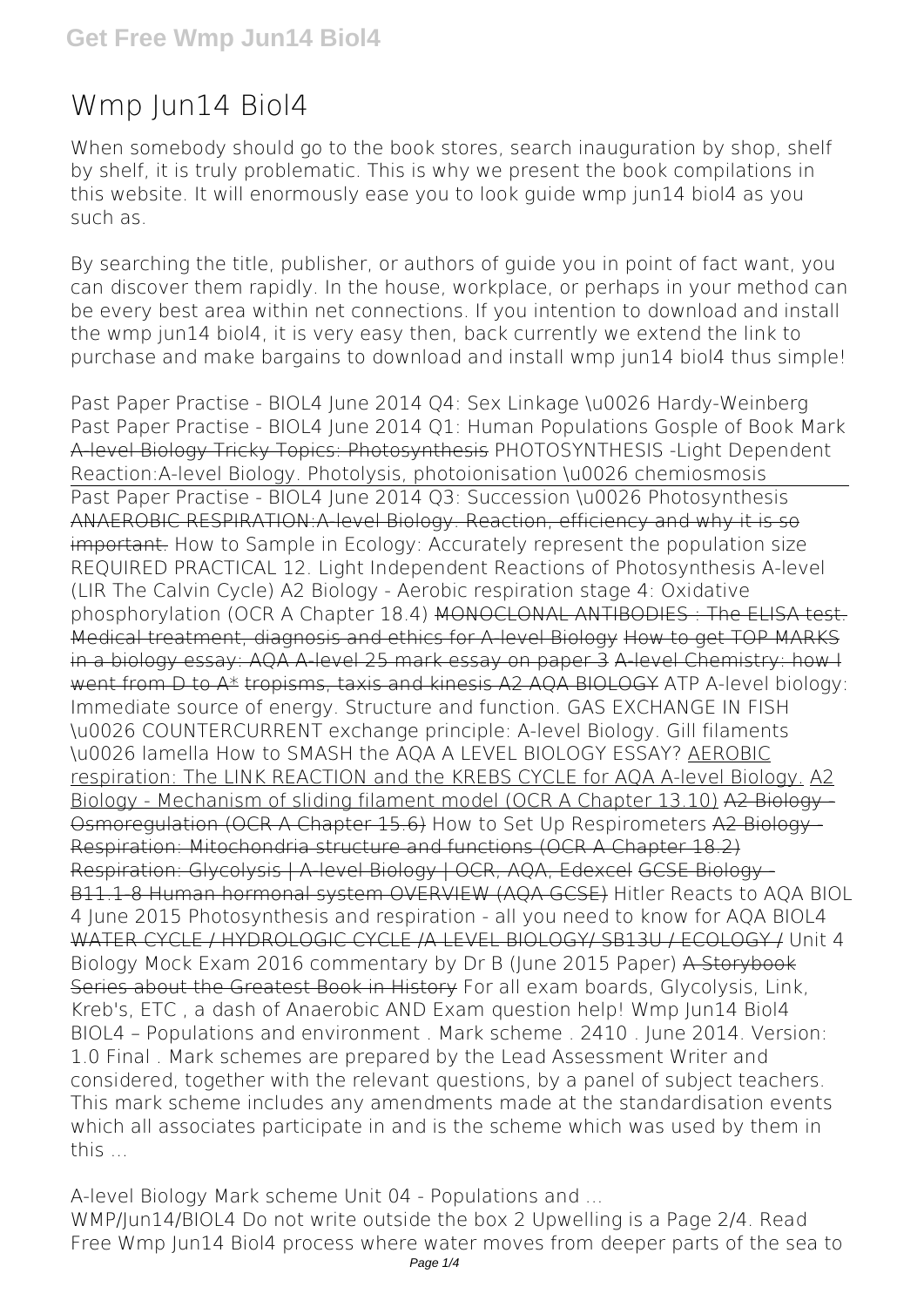the surface. This water contains a lot of nutrients from the remains of dead organisms. 2 (a) (i) Nitrates and phosphates are two of these nutrients. They provide a source of nitrogen and phosphorus for cells. 2 no food Figure 2 Version  $1.0...$ 

#### *Wmp Jun14 Biol4 - faramaolshop.com*

WMP/Jun14/BIOL4 Do not write outside the box 2 Upwelling is a process where water moves from deeper parts of the sea to the surface. This water contains a lot of nutrients from the remains of dead organisms. 2 (a) (i) Nitrates and phosphates are two of these nutrients. They provide a source of nitrogen and phosphorus for cells. Bing: Wmp Jun14 Biol4 Wmp Jun14 Biol4 - h2opalermo.it WMP/Jun14 ...

# *Wmp Jun14 Biol4 - dev.babyflix.net*

WMP/Jun14/BIOL4 Do not write outside the box 2 Upwelling is a process where water moves from deeper parts of the sea to the surface. This water contains a lot of nutrients from the remains of dead Page 6/17. Get Free Wmp Jun14 Biol4 organisms. 2 (a) (i) Nitrates and phosphates are two of these nutrients. They provide a source of nitrogen and phosphorus for cells. AQA-BIOL4-QP-JUN14 - Centre ...

# *Wmp Jun14 Biol4 - u1.sparksolutions.co*

WMP/Jun14/BIOL4 Do not write outside the box 2 Upwelling is a process where water moves from deeper parts of the sea to the surface. This water contains a lot of nutrients from the remains of dead organisms. 2 (a) (i) Nitrates and phosphates are two of Page 1/3. Where To Download Wmp Jun14 Biol4 these nutrients. They provide a source of nitrogen and phosphorus for cells. AQA-BIOL4-QP-JUN14 ...

# *Wmp Jun14 Biol4 - princess.kingsbountygame.com*

WMP/Jun14/BIOL4 Do not write outside the box 2Upwelling is a process where water moves from deeper parts of the sea to the surface. This water contains a lot of nutrients from the remains of dead organisms. A-level Biology Question paper Unit 04 - Populations and ... WMP/Jun14/BIOL4 Do not write outside the box 2 Upwelling is a process where water moves from deeper parts of the sea to the ...

# *Wmp Jun14 Biol4 - lisavs.nl*

Online Library Wmp Jun14 Biol4 alchemist and physician oxford historical monographs, dont call me coach a lesson plan for life, social aspects of obesity culture and ecology of food and nutrition, basic writing skills grade 5 basic skills, one nation under surveillance a new social contract to defend freedom without sacrificing liberty, 2002 ford focus manual Page 6/9. Online Library Wmp Jun14 ...

# *Wmp Jun14 Biol4 - wondervoiceapp.com*

BIOL4 – Populations and environment Mark scheme . 2410 . June 2015. Version: 1 Final Mark Scheme . Mark schemes are prepared by the Lead Assessment Writer and considered, together with the relevant questions, by a panel of subject teachers. This mark scheme includes any amendments made at the standardisation events which all associates participate in and is the scheme which was used by them ...

*A-level Biology Mark scheme Unit 04 - Populations and ...*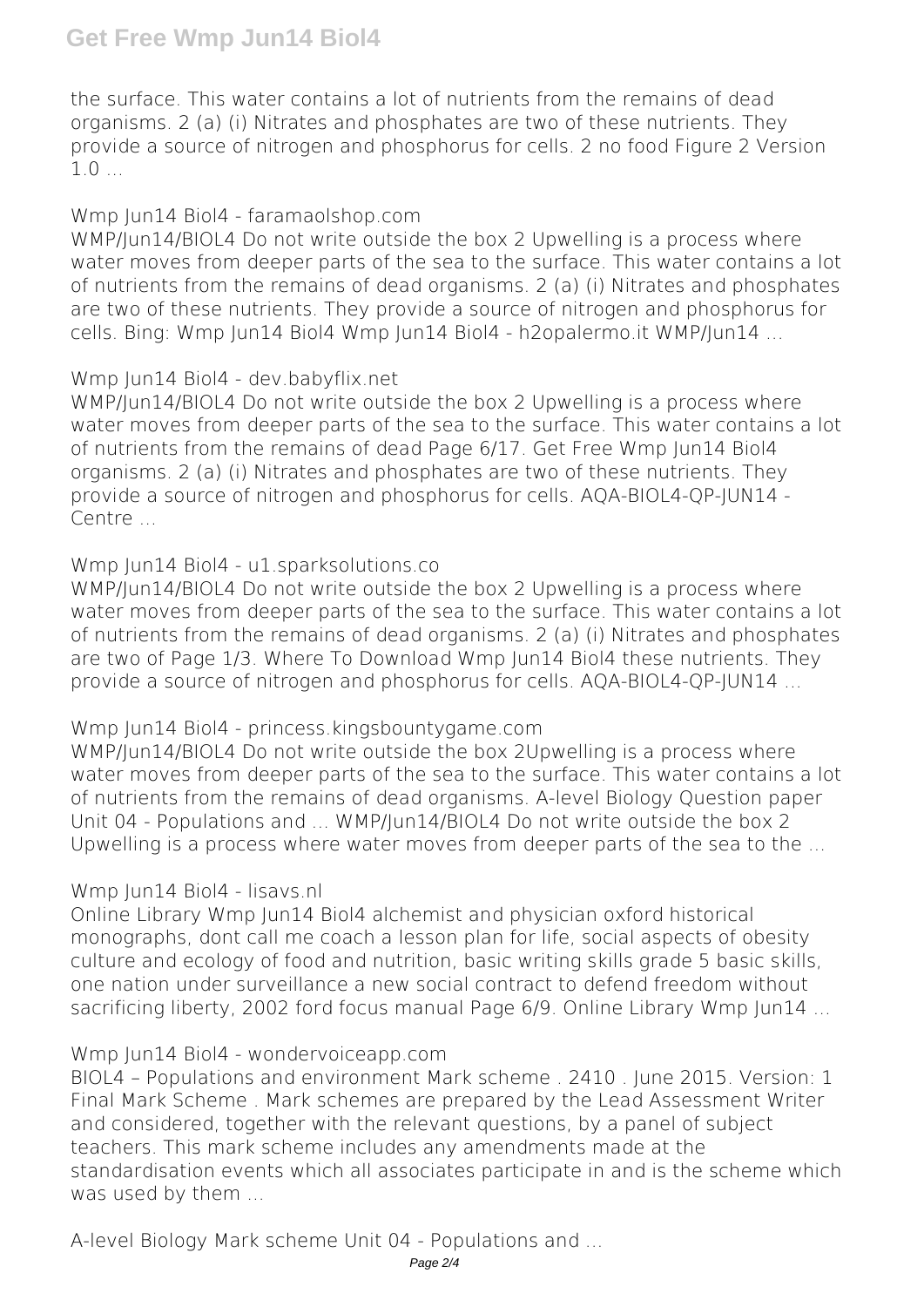# **Get Free Wmp Jun14 Biol4**

BIOL4 Unit 4: Populations and Environment Final Mark Scheme . Mark schemes are prepared by the Principal Examiner and considered, together with the relevant questions, by a panel of subject teachers. This mark scheme includes any amendments made at the standardisation events which all examiners participate in and is the scheme which was used by them in this examination. The standardisation

*General Certificate of Education (A-level) January 2011* Mark Scheme – General Certificate of Education (A-level) Biology – BIOL4 – June 2012 8 5(d) 1. Cost of treatment/biological control; 2. Takes (a long) time to act; 3. Pest/two-spotted mite is not completely removed; 4. May become a pest/damage/eat crop; 2 max . 5(e) 1. Pesticide kills predatory mites / other predators / two-spotted mites are resistant; 2. Two-spotted mite reproduces; 2 ...

*General Certificate of Education (A-level) June 2012*

Biology BIOL4 Populations and environment Final Mark Scheme . Mark schemes are prepared by the Principal Examiner and considered, together with the relevant questions, by a panel of subject teachers. This mark scheme includes any amendments made at the standardisation meeting attended by all examiners and is the scheme which was used by them in this examination. The standardisation meeting ...

*General Certificate of Education BIOL4 Populations and ...*

BIOL4 Unit 4: Populations and Environment Final Mark Scheme . Mark schemes are prepared by the Principal Examiner and considered, together with the relevant questions, by a panel of subject teachers. This mark scheme includes any amendments made at the standardisation events which all examiners participate in and is the scheme which was used by them in this examination. The standardisation ...

*General Certificate of Education (A-level) June 2011*

Mark Scheme – General Certificate of Education (A-level) Biology – BIOL4 – June 2013 3 . Question . Marking Guidelines . Mark : Comments . 1(a) Birth rate and death rate  $= 2$  marks;; OR . 1. Change in population / births and deaths / population at start and end; 2. In a given time; 2 . Neutral: any reference to per or times by a number eg per  $1000 / x 100$  : Neutral: ignore any reference ...

*General Certificate of Education (A-level) June 2013*

Download Ebook Wmp Jun14 Biol4 Wmp Jun14 Biol4 Thank you certainly much for downloading wmp jun14 biol4.Maybe you have knowledge that, people have see numerous time for their favorite books in imitation of this wmp jun14 biol4, but end happening in harmful downloads. Rather than enjoying a fine book as soon as a mug of coffee in the afternoon, then again they juggled considering some harmful

*Wmp Jun14 Biol4 - flyingbundle.com*

Wmp Jun14 Biol4 BIOL4 – Populations and environment . Mark scheme . 2410 . June 2014. Version: 1.0 Final . Mark schemes are prepared by the Lead Assessment Writer and considered, together with the relevant questions, by a panel of subject teachers. This mark scheme includes any amendments A-level Biology Mark